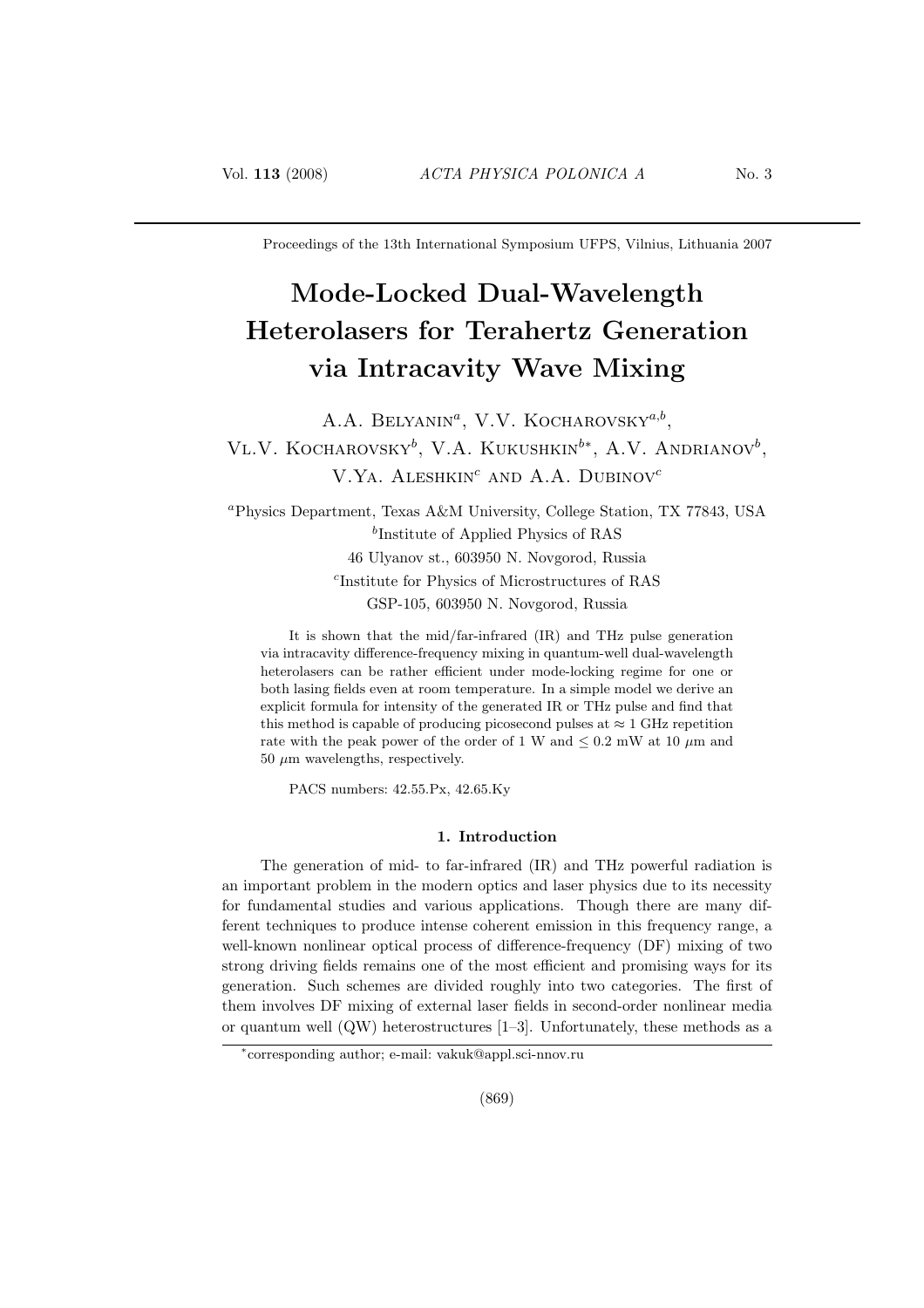rule have a rather low down conversion efficiency, in particular because of strong driving field depletion via one or multi-photon absorption.

Another way of obtaining IR and THz radiation is based on DF mixing of laser modes in the same cavity where they are generated [4]. Such devices do not suffer from driving field depletion since it is mitigated by laser gain. They are based on the parametric IR or THz generation which can work at room temperature in CW regime, as opposed to THz quantum cascade lasers that require cryogenic cooling. In addition, intracavity mixing devices can be pumped by current injection, which makes corresponding IR and THz sources much cheaper and more compact than those with external optical pumping. Current pumping, however, has also a negative outcome as it leads to a high free-carrier density in the active region and, as a consequence, strong IR and THz field absorption which rapidly increases with wavelength growing. Being added to diffraction leakage and modal overlap both of which deteriorate with wavelength increasing, the resulting nonlinear conversion efficiency is typically rather low.

In the present paper we consider pulsed intracavity DF generation when one or both near-infrared driving fields are generated in the mode-locking regime. This obviously enhances all nonlinear effects and can potentially provide higher peak output power of the IR or THz radiation as compared to the CW regime. Moreover, in the case of both optical fields being generated in the mode-locking regime [5], this can enhance an average DF generation power as well.

#### 2. Model of a quantum-well heterolaser

As an example, let us consider an  $\text{Al}_x\text{Ga}_{1-x}\text{As}$  QW heterostructure consisting of two adjacent wells made of two 5–8 nm thin layers separated by a thin spacer ( $\approx 30 \text{ nm}$ ) and incorporated into a core of an AlGaAs and plasmon waveguide [6]. Further, we shall consider a simple structure with one heavy-hole (1) and two electron (2 and 3) states in the left asymmetric QW and one hole (4) and one electron (5) state in the right one, so that the transition  $3 \rightarrow 1$  is resonant with  $5 \rightarrow 4$  one (Fig. 1). Of course, all the following considerations can be easily suited for the situation when two hole and one electron levels in the left QW are used. The interband transitions correspond to  $\lambda \approx 1 \mu$ m, whereas intersubband transitions lie at  $\lambda \approx 10 \ \mu \text{m}$  for the electronic levels and even at longer wavelengths  $\geq$  70 μm for the hole states [4]. It is well known that for asymmetric QWs (e.g., step-like or coupled double QWs) all three transitions  $2 \rightarrow 1, 3 \rightarrow 2, 3 \rightarrow 1$  can have large matrix elements at  $\approx 0.3-1$  nm in the near-IR range and  $\approx 1-5$  nm in the far-infrared range [3].

Two optical fields  $\mathbf{E}_1$ ,  $\mathbf{E}_2$  with central frequencies  $\omega_1$ ,  $\omega_2$  and longitudinal wave numbers  $k_1$ ,  $k_2$  are generated in the left and right QWs at  $2 \rightarrow 1$  and  $5 \rightarrow 4$ transitions in the CW or mode-locking regimes [5], respectively, with injection current pumping providing the necessary inversion. Due to resonant coupling on the  $3 \rightarrow 2$  transition in the left QW and non-resonant interaction through secondorder semiconductor bulk nonlinearity these fields create pulses of long-wavelength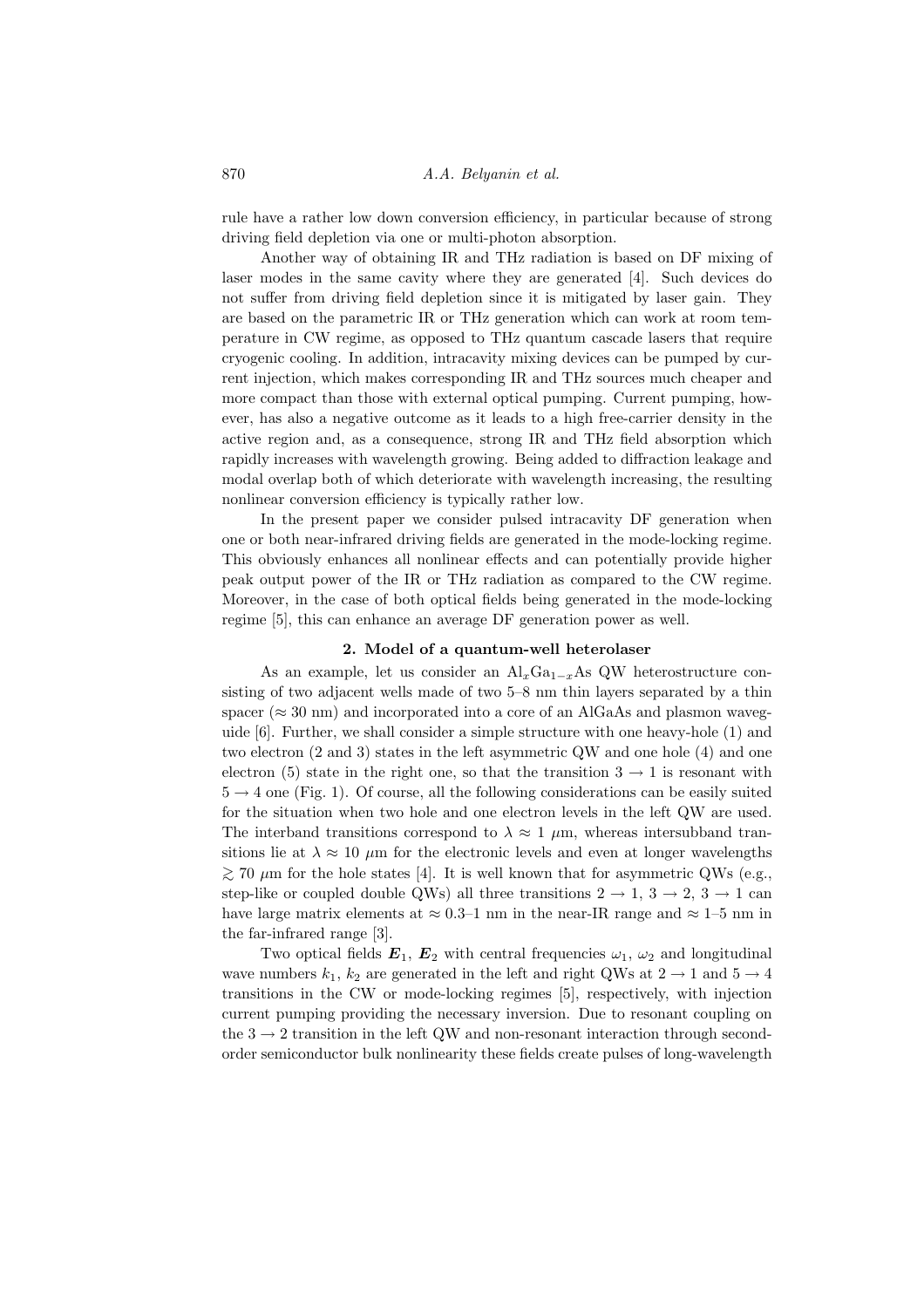

Fig. 1. The scheme of electron (hole) levels and transitions involved in the IR or THz pulse generation in a QW heterolaser.

(IR or THz) polarization with the central longitudinal wave number  $k_3 = k_2 - k_1$ and frequency  $\omega_3 = \omega_2 - \omega_1$ . This polarization, in turn, produces an IR or THz electromagnetic pulsed field  $E_3$  via excitation of corresponding cavity modes.

Then, employing for the present situation the standard density matrix formalism [4] and cavity excitation theory [7], we derive a formula for the longwavelength output field intensity at the central plane of the waveguiding structure,  $I_{\text{out3}}$ , as a function of output optical field intensities in the same plane,  $I_{\text{out1,2}}$ . The values  $I_{\text{out1,2,3}}$  are related to intensities  $I_{1,2,3}$  just under the end facet of the waveguide core by a simple formula  $I_{\text{out1,2,3}} = T_{1,2,3}I_{1,2,3}$ , where  $T_{1,2,3}$  are the corresponding transmission coefficients at the facet mirror. So we get

$$
I_{\text{out3}} = \frac{16\pi T_3 n_3 \omega_3^2 l_3^2 l_{\text{coh}}^2}{T_1 T_2 c^3 (l_3^2 + l_{\text{coh}}^2)} \left| \frac{c_{\text{Si}} (\mathbf{d}_{23} \tilde{\mathbf{e}}_{-k_3}) f}{2\pi \hbar n_3 \varsigma_1 \omega_1 \gamma l_1} + \pi \chi_{\text{eff}} \right|^2 I_{\text{out1}} I_{\text{out2}},\tag{1}
$$

where  $n_i = \text{Re}[\sqrt{\epsilon_1(\omega_i)}]$  and  $l_i \equiv c/(n_i|\omega_{k_i''}|)$   $i = 1, 2, 3$ , are the refraction indices and the absorption lengths for all the three fields,  $\omega_{k_i} \equiv \omega'_{k_i} + i\omega''_{k_i}$  — the complex eigenfrequencies of the driving and generated fields,  $l_{\text{coh}} = c/(n_3|\omega_3 - \omega'_{k_3}|)$  $cv_2/(n_3\omega_3|v_2-c/n_3|)$  — an effective coherence length,  $v_2$  — the optical group velocity,  $\gamma$  — a polarization relaxation time ( $\approx$  0.1 ps),  $f$  — a numerical factor of the order of unity,

$$
\varsigma_{1,3} = \frac{S_{1-\text{well}}}{\int \varepsilon(\omega_{1,3}) \tilde{\boldsymbol{e}}_{-k_{1,3}} \tilde{\boldsymbol{e}}_{k_{1,3}} \mathrm{d}S},\tag{2}
$$

where  $S_{\text{1-well}}$  is the area of the left QW,  $\varepsilon(\omega_{1,3})$  — the structure dielectric functions at optical and IR or THz frequencies,  $\tilde{e}_{k_{1,3}}$  – the complex amplitudes of the optical and long-wavelength cavity modes,  $e_{k_{1,3}} \equiv e_{k_{1,3}}(x=0) \exp(ik_{1,3}x) \equiv$  $\tilde{\bm{e}}_{k_{1,3}} \exp(ik_{1,3}x), \bm{e}_{-k}$  is determined through  $\bm{e}_k$  according to [7],  $\bm{d}_{23}$  — the dipole moment of the  $3 \rightarrow 2$  transition (which is chosen to be real),

$$
\chi_{\text{eff}} \equiv \frac{\int \sum_{i,l,m=1}^{3} \chi_{ilm} \tilde{e}_{-k_3 i} \tilde{e}_{k_2 l} \tilde{e}_{k_1 m}^* dS}{\int \epsilon(\omega_3) \tilde{e}_{k_3} \tilde{e}_{-k_3} dS},
$$
\n(3)

where  $\chi_{ilm}$  is the second-order semiconductor bulk nonlinear susceptibility.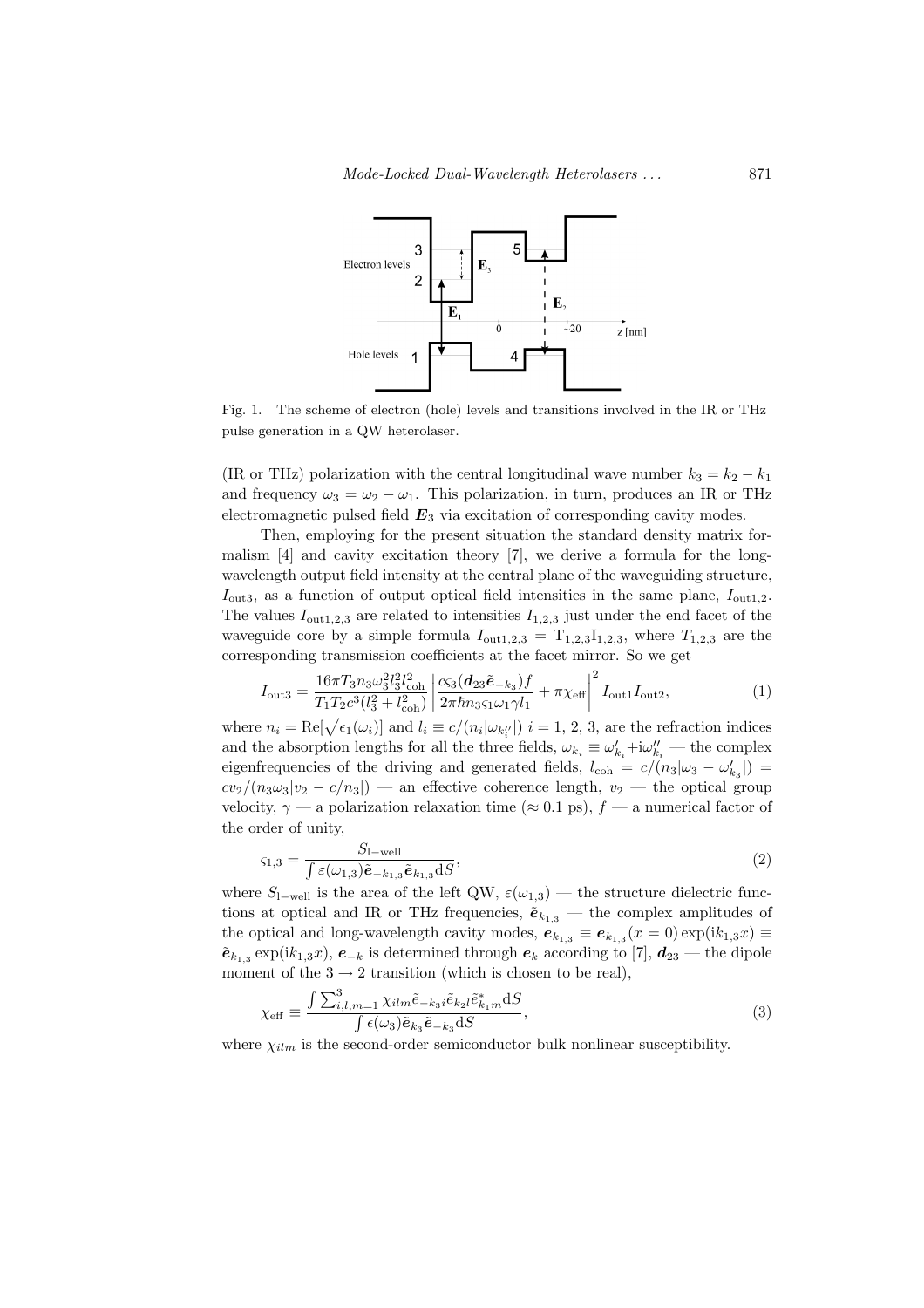### 3. Power estimates

Let us estimate the power of the generated IR or THz DF pulses. We consider first a particular example of an IR signal at a wavelength  $\lambda_3 \approx 10 \ \mu m$  generated by two optical fields with the wavelengths  $\lambda_1 \approx 0.8 \ \mu \text{m}$  and  $\lambda_2 \approx 0.73 \ \mu \text{m}$ , typical of Al<sub>x</sub>Ga<sub>1-x</sub>As heterostructures. For  $l_1 \approx 0.1l_3 \approx 10 \mu m$  we get a peak power of  $\approx 0.1$  W (which corresponds to an average power of 0.65 mW at  $\approx 1$  GHz repetition rate and 5 ps pulse duration). For the longer wavelengths of the output field lying beyond the reststrahlen region of the strong absorption and dispersion of GaAs/Al<sub>x</sub>Ga<sub>1−x</sub>As,  $\lambda_3 \gtrsim 50 \ \mu \text{m}$ , we get estimates of the peak pulse and average powers at, say,  $\lambda_3 = 50 \ \mu \text{m}$  to be 8.6  $\mu \text{W}$  and 43 nW, respectively, for  $l_1 \approx 10 \ \mu \text{m}$ (for  $\lambda_3 = 120 \ \mu \text{m}$  the analogous values are 0.37  $\mu$ W and 1.85 nW, correspondingly). Such a quick drop of the output power is a result of the rapid enhancement of nonresonant losses  $l_3(50 \ \mu m) \approx 0.04 l_3(10 \ \mu m)$ ,  $l_3(120 \ \mu m) \approx 0.02 l_3(10 \ \mu m)$  and the decrease in the ratio  $\omega_3/\omega_1$  in Eq. (1) with wavelength growth.

It is interesting to note that though the linear absorption of the longwavelength field is greatly enhanced near the transverse optical phonon frequency (which corresponds to  $\approx 35 \mu m$  for GaAs), the second-order nonlinear coefficient also rises rapidly near this point, where it becomes  $\approx 30$  times higher than at 10  $\mu$ m [8, 9]. Then, taking into account the DF mode spreading to be much larger than the thickness of the highly absorptive confining layer, it can be concluded that the long-wavelength field absorption at  $\approx 35 \ \mu \text{m}$  is still defined by non-resonant losses due to free carriers. Therefore, in the case of large enough  $l_1 = 100 \ \mu m$  when the bulk nonlinearity can give an appreciable contribution to the generated IR or THz power, it may turn out advantageous to generate the DF field near the phonon resonance where the peak pulse and average powers can be of the order of 3  $\mu$ W and 15 nW for  $l_1 = 100 \mu m$ , i.e. increased by more than one order of magnitude in comparison with estimates for  $\lambda_3 = 50 \ \mu \text{m}$  and the same  $l_1 = 100 \ \mu \text{m}$ .

#### 4. Various designs and methods of increasing the nonlinear IR signal

It is important to mention that final Eq. (1) for the long-wavelength field pulse shape and intensity still holds qualitatively true when both driving fields,  $E_1$ and  $E_2$ , are pulsed [5]. In this situation the increase in  $E_1$  field in the pulse peak compared to its CW value can lead to a significant growth of the output IR or THz intensity. In such a regime in the experiments similar to that of [5] we would have two, say, 5 ps optical pulses with the peak powers of 24 W each, i.e., get an increase by a factor of 20 in the peak intensity of the  $E_1$  pulse in comparison with its CW value. Then, e.g., for an  $\text{Al}_x\text{Ga}_{1-x}\text{As QW}$  heterostructure with  $l_1 \approx 10 \mu$ m, we could get the peak power of the long-wavelength field of order 2.6 W (an average power of 13 mW) at  $\lambda_3 = 10 \ \mu \text{m}$ , 0.2 mW (an average power of  $1 \mu W$ ) at  $\lambda_3 = 50 \mu m$  and of 7.4  $\mu$ W (an average power of 37 nW) at  $\lambda_3 = 120 \mu m$ . We stress the fact that average IR or THz output power is greatly increased if one